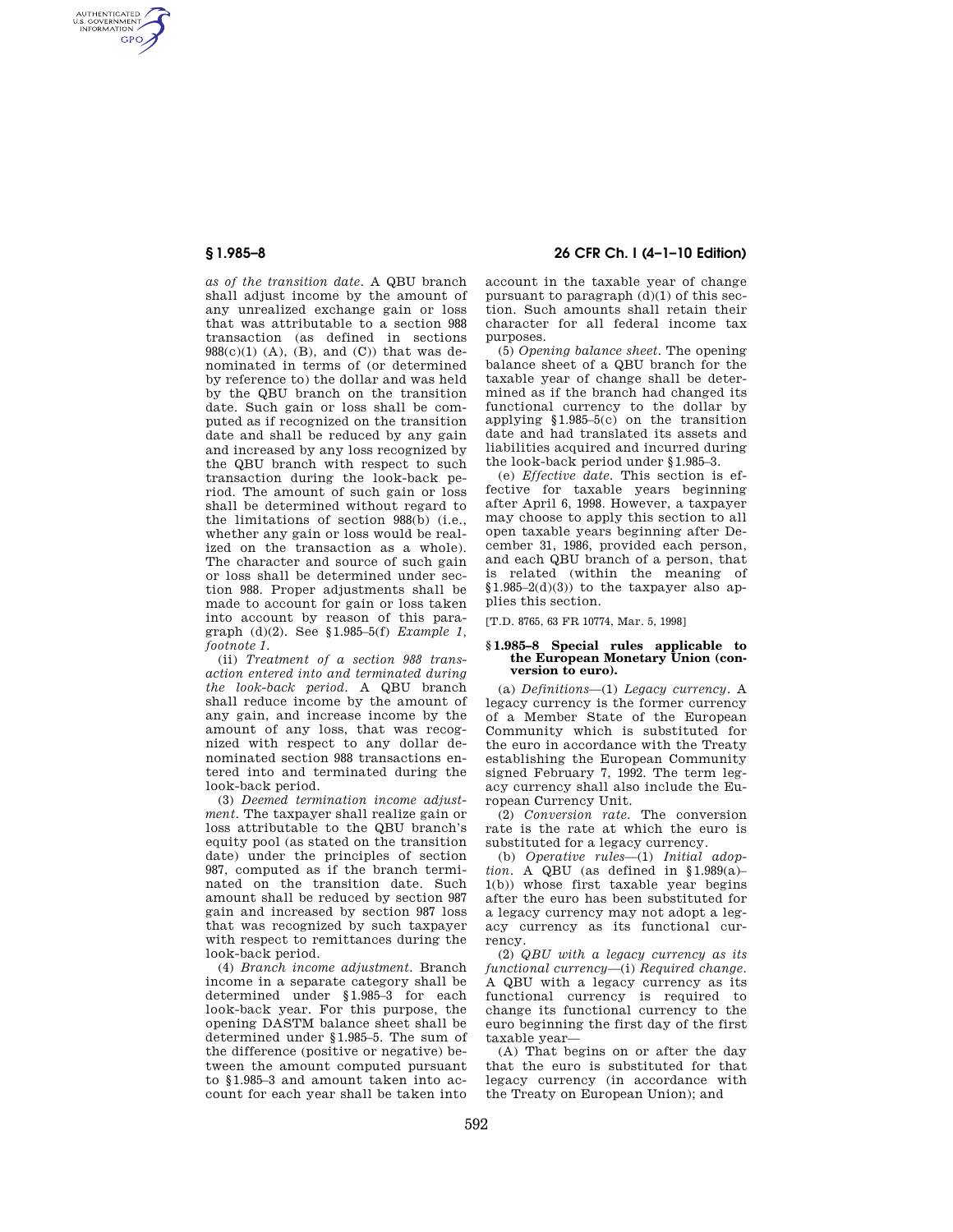### **Internal Revenue Service, Treasury § 1.985–8**

(B) In which the QBU begins to maintain its books and records (as described in  $$1.989(a)-1(d)$  in the euro.

(ii) Notwithstanding paragraph  $(b)(2)(i)$  of this section, a QBU with a legacy currency as its functional currency is required to change its functional currency to the euro no later than the last taxable year beginning on or before the first day such legacy currency is no longer valid legal tender.

(3) *QBU with a non-legacy currency as its functional currency*—(i) *In general.* A QBU with a non-legacy currency as its functional currency may change its functional currency to the euro pursuant to this §1.985–8 if—

(A) Under the rules set forth in §1.985–1(c), the euro is the currency of the economic environment in which a significant part of the QBU's activities are conducted;

(B) After conversion, the QBU maintains its books and records (as described in  $$1.989(a)-1(d)$  in the euro; and

(C) The QBU is not required to use the dollar as its functional currency under §1.985–1(b).

(ii) *Time period for change.* A QBU with a non-legacy currency as its functional currency may change its functional currency to the euro under this section only if it does so within the period set forth in paragraph (b)(2) of this section as if the functional currency of the QBU was a legacy currency.

(4) *Consent of Commissioner.* A change made pursuant to paragraph (b) of this section shall be deemed to be made with the consent of the Commissioner for purposes of §1.985–4. A QBU changing its functional currency to the euro pursuant to paragraph (b)(2) of this section must make adjustments as provided in paragraph (c) of this section. A QBU changing its functional currency to the euro pursuant to paragraph (b)(3) must make adjustments as provided in §1.985–5.

(5) *Statement to file upon change.* With respect to a QBU that changes its functional currency to the euro under paragraph (b) of this section, an affected taxpayer shall attach to its return for the taxable year of change a statement that includes the following: ''TAX-PAYER CERTIFIES THAT A QBU OF THE TAXPAYER HAS CHANGED ITS

FUNCTIONAL CURRENCY TO THE EURO PURSUANT TO TREAS. REG. §1.985–8.'' For purposes of this paragraph (b)(5), an affected taxpayer shall be in the case where the QBU is: a QBU of an individual U.S. resident (as a result of the activities of such individual), the individual; a QBU branch of a U.S. corporation, the corporation; a controlled foreign corporation (as described in section 957)(or QBU branch thereof), each United States shareholder (as described in section 951(b)); a partnership, each partner separately; a noncontrolled section 902 corporation (as described in section  $904(d)(2)(E)$ ) (or branch thereof), each domestic shareholder as described in  $$1.902-1(a)(1)$ ; or a trust or estate, the fiduciary of such trust or estate.

(c) *Adjustments required when a QBU changes its functional currency from a legacy currency to the euro pursuant to paragraph (b)(2) of this section*—(1) *In general.* A QBU that changes its functional currency from a legacy currency to the euro pursuant to paragraph (b)(2) of this section must make the adjustments described in paragraphs  $(c)(2)$  through  $(5)$  of this section. Section 1.985–5 shall not apply.

(2) *Determining the euro basis of property and the euro amount of liabilities and other relevant items.* The euro basis in property and the euro amount of liabilities and other relevant items shall equal the product of the legacy functional currency adjusted basis or amount of liabilities multiplied by the applicable conversion rate.

(3) *Taking into account exchange gain or loss on legacy currency section 988 transactions*—(i) *In general.* Except as provided in paragraphs (c)(3)(iii) and (iv) of this section, a legacy currency denominated section 988 transaction (determined after applying section 988(d)) outstanding on the last day of the taxable year immediately prior to the year of change shall continue to be treated as a section 988 transaction after the change and the principles of section 988 shall apply.

(ii) *Examples.* The application of this paragraph (c)(3) may be illustrated by the following examples:

*Example 1.* X, a calendar year QBU on the cash method of accounting, uses the deutschmark as its functional currency. X is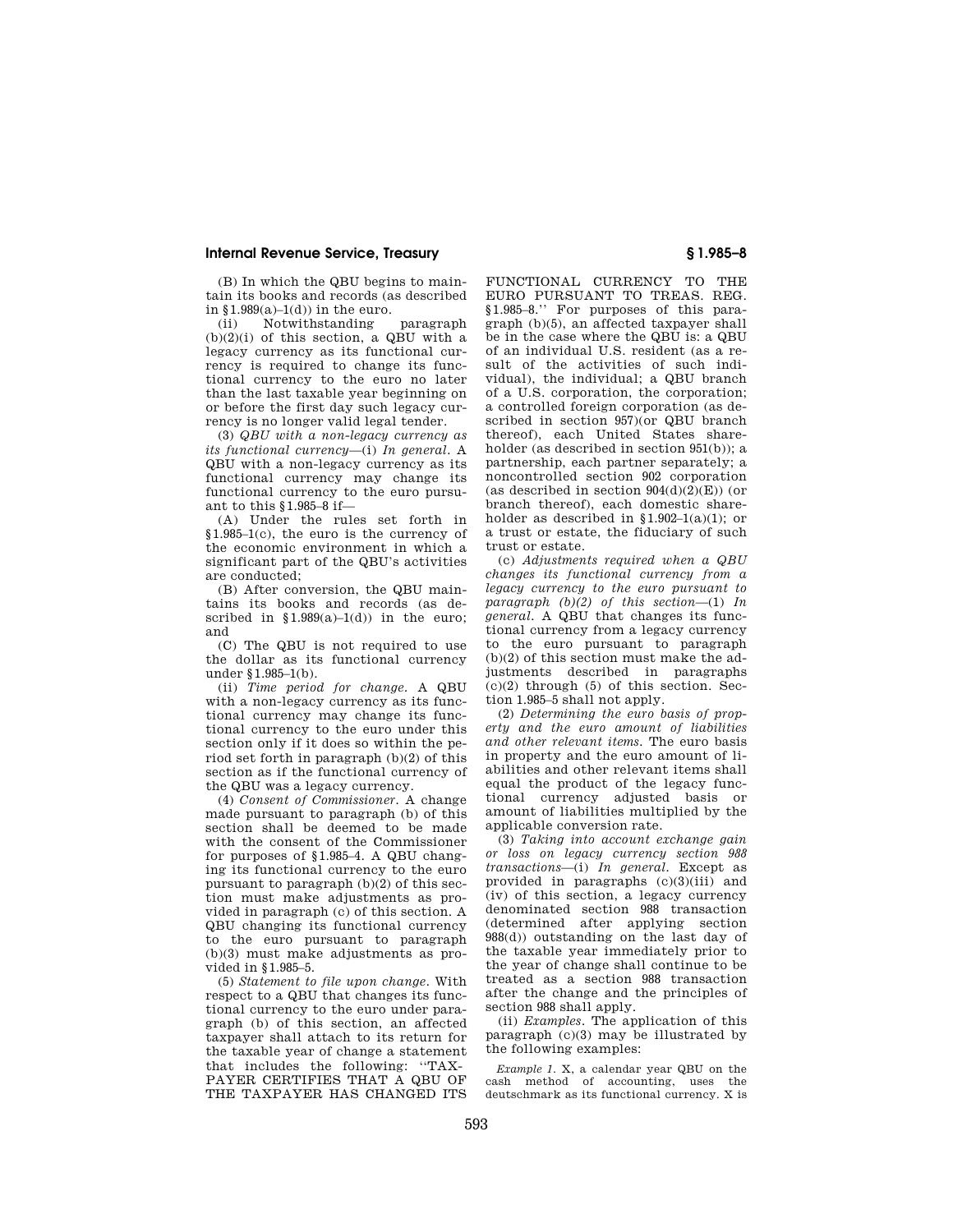not described in section 1281(b). On July 1, 1998, X converts 10,000 deutschmarks (DM) into Dutch guilders (fl) at the spot rate of fl1 = DM1 and loans the 10,000 guilders to Y (an unrelated party) for one year at a rate of 10% with principal and interest to be paid on June 30, 1999. On January 1, 1999, X changes its functional currency to the euro pursuant to this section. Assume that the euro/ deutschmark conversion rate is set by the European Council at  $E1 = DM2$ . Assume further that the euro/guilder conversion rate is set at  $\epsilon$ 1 = fl2.25. Accordingly, under the terms of the note, on June 30, 1999, X will receive  $\epsilon$ 4444.44 (fl10,000/2.25) of principal and  $€444.44$  (fl1,000/2.25) of interest. Pursuant to this paragraph (c)(3), X will realize an exchange loss on the principal computed under the principles of  $\S1.988-2(b)(5)$ . For this purpose, the exchange rate used under §1.988–  $2(b)(5)(i)$  shall be the guilder/euro conversion rate. The amount under  $$1.988-2(b)(5)(ii)$  is determined by translating the fl10,000 at the guilder/deutschmark spot rate on July 1, 1998, and translating that deutschmark amount into euros at the deutschmark/euro conversion rate. Thus, X will compute an exchange loss for 1999 of  $\epsilon$ 555.56 determined as follows: [Ö4444.44 (fl10,000/2.25)–5000 ((fl10,000/  $1/2$ ) = -  $\epsilon$ 555.56]. Pursuant to this paragraph  $(c)(3)$ , the character and source of the loss are determined pursuant to section 988 and regulations thereunder. Because X uses the cash method of accounting for the interest on this debt instrument, X does not realize exchange gain or loss on the receipt of that interest.

*Example 2.* (i) X, a calendar year QBU on the accrual method of accounting, uses the deutschmark as its functional currency. On<br>February 1, 1998, X converts 12,000 1, 1998, X converts deutschmarks into Dutch guilders at the spot rate of  $f11 = DM1$  and loans the 12,000 guilders to Y (an unrelated party) for one year at a rate of 10% with principal and interest to be paid on January 31, 1999. In addition, assume the average rate (deutschmark/ guilder) for the period from February 1, 1998, through December 31, 1998 is fl1.07 = DM1. Pursuant to  $$1.988-2(b)(2)(ii)(C)$ , X will accrue eleven months of interest on the note and recognize interest income of DM1028.04 (fl1100/1.07) in the 1998 taxable year.

(ii) On January 1, 1999, the euro will replace the deutschmark as the national currency of Germany pursuant to the Treaty on European Union signed February 7, 1992. Assume that on January 1, 1999, X changes its functional currency to the euro pursuant to this section. Assume that the euro/ deutschmark conversion rate is set by the European Council at  $f1 = DM2$ . Assume further that the euro/guilder conversion rate is set at  $\epsilon$ 1 = fl2.25. In 1999, X will accrue one month of interest equal to  $€44.44$  (fl100/2.25). On January 31, 1999, pursuant to the note, X will receive interest denominated in euros of

## **§ 1.985–8 26 CFR Ch. I (4–1–10 Edition)**

 $£533.33$  (fl1200/2.25). Pursuant to this paragraph (c)(3), X will realize an exchange loss in the 1999 taxable year with respect to accrued interest computed under the principles of  $$1.988-2(b)(3)$ . For this purpose, the exchange rate used under  $$1.988-2(b)(3)(i)$  is the guilder/euro conversion rate and the ex-change rate used under §1.988–2(b)(3)(ii) is the deutschmark/euro conversion rate. Thus, with respect to the interest accrued in 1998, X will realize exchange loss of  $£25.13$  under  $$1.988-2(b)(3)$  as follows: [ $$488.89$  (fl1100/2.25)–  $€514.02$  (DM1028.04/2) =  $€25.13$ ]. With respect to the one month of interest accrued in 1999, X will realize no exchange gain or loss since the exchange rate when the interest accrued and the spot rate on the payment date are the same.

(iii) X will realize exchange loss of  $€666.67$ on repayment of the loan principal computed in the same manner as in Example 1  $E$ 5333.33  $(f112,000/2.25)$ –  $6000$   $f112,000/1)/2$ ). The losses with respect to accrued interest and principal are characterized and sourced under the rules of section 988.

(iii) *Special rule for legacy nonfunctional currency.* The QBU shall realize or otherwise take into account for all purposes of the Internal Revenue Code the amount of any unrealized exchange gain or loss attributable to nonfunctional currency (as described in section  $988(c)(1)(C)(ii))$  that is denominated in a legacy currency as if the currency were disposed of on the last day of the taxable year immediately prior to the year of change. The character and source of the gain or loss are determined under section 988.

(iv) *Legacy currency denominated accounts receivable and payable*—(A) *In general.* A QBU may elect to realize or otherwise take into account for all purposes of the Internal Revenue Code the amount of any unrealized exchange gain or loss attributable to a legacy currency denominated item described in section  $988(c)(1)(B)(ii)$  as if the item were terminated on the last day of the taxable year ending prior to the year of change.

(B) *Time and manner of election.* With respect to a QBU that makes an election described in paragraph  $(c)(3)(iv)(A)$ of this section, an affected taxpayer (as described in paragraph (b)(5) of this section) shall attach a statement to its tax return for the taxable year ending immediately prior to the year of change which includes the following: ''TAXPAYER CERTIFIES THAT A QBU OF THE TAXPAYER HAS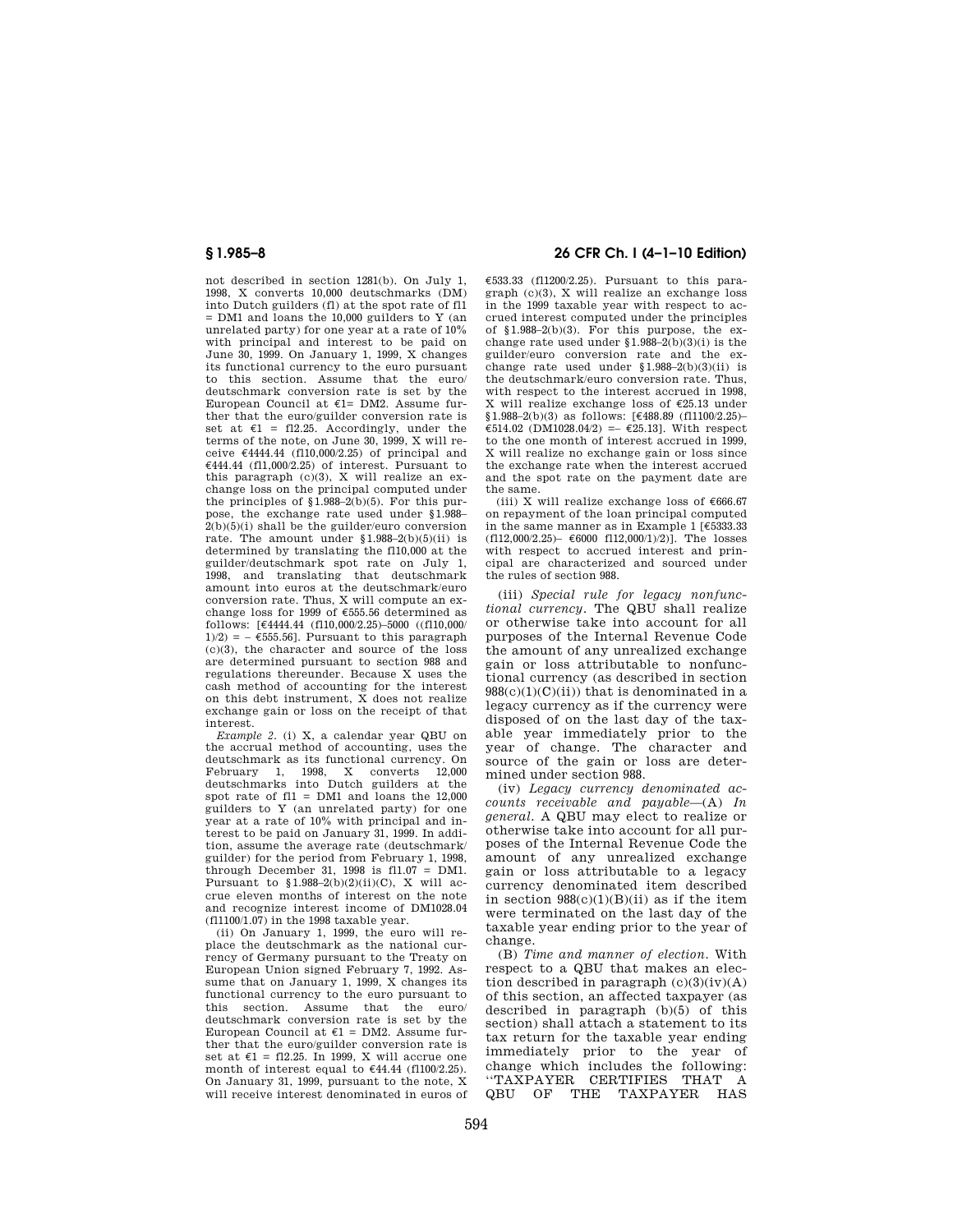### **Internal Revenue Service, Treasury § 1.985–8**

ELECTED TO REALIZE CURRENCY GAIN OR LOSS ON LEGACY CUR-RENCY DENOMINATED ACCOUNTS RECEIVABLE AND PAYABLE UPON CHANGE OF FUNCTIONAL CUR-RENCY TO THE EURO.'' A QBU making the election must do so for all legacy currency denominated items described in section  $988(c)(1)(B)(ii)$ .

(4) *Adjustments when a branch changes its functional currency to the euro*—(i) *Branch changing from a legacy currency to the euro in a taxable year during which taxpayer's functional currency is other than the euro.* If a branch changes its functional currency from a legacy currency to the euro for a taxable year during which the taxpayer's functional currency is other than the euro, the branch's euro equity pool shall equal the product of the legacy currency amount of the equity pool multiplied by the applicable conversion rate. No adjustment to the basis pool is required.

(ii) *Branch changing from a legacy currency to the euro in a taxable year during which taxpayer's functional currency is the euro.* If a branch changes its functional currency from a legacy currency to the euro for a taxable year during which the taxpayer's functional currency is the euro, the taxpayer shall realize gain or loss attributable to the branch's equity pool under the principles of section 987, computed as if the branch terminated on the last day prior to the year of change. Adjustments under this paragraph  $(c)(4)(ii)$ shall be taken into account by the taxpayer ratably over four taxable years beginning with the taxable year of change.

(5) *Adjustments to a branch's accounts when a taxpayer changes to the euro*—(i) *Taxpayer changing from a legacy currency to the euro in a taxable year during which a branch's functional currency is other than the euro.* If a taxpayer changes its functional currency to the euro for a taxable year during which the functional currency of a branch of the taxpayer is other than the euro, the basis pool shall equal the product of the legacy currency amount of the basis pool multiplied by the applicable conversion rate. No adjustment to the equity pool is required.

(ii) *Taxpayer changing from a legacy currency to the euro in a taxable year during which a branch's functional currency is the euro.* If a taxpayer changes its functional currency from a legacy currency to the euro for a taxable year during which the functional currency of a branch of the taxpayer is the euro, the taxpayer shall take into account gain or loss as determined under paragraph (c)(4)(ii) of this section.

(6) *Additional adjustments that are necessary when a corporation changes its functional currency to the euro.* The amount of a corporation's euro currency earnings and profits and the amount of its euro paid-in capital shall equal the product of the legacy currency amounts of these items multiplied by the applicable conversion rate. The foreign income taxes and accumulated profits or deficits in accumulated profits of a foreign corporation that were maintained in foreign currency for purposes of section 902 and that are attributable to taxable years of the foreign corporation beginning before January 1, 1987, also shall be translated into the euro at the conversion rate.

(d) *Treatment of legacy currency section 988 transactions with respect to a QBU that has the euro as its functional currency*—(1) *In general.* This §1.985–8(d) applies to a QBU that has the euro as its functional currency and that holds a section 988 transaction denominated in, or determined by reference to, a currency that is substituted by the euro. For example, this paragraph (d) will apply to a German QBU with the euro as its functional currency if the QBU is holding Country X currency or other section 988 transactions denominated in such currency on the day in the year 2005 when the euro is substituted for the Country X currency.

(2) *Principles of paragraph (c)(3) of this section shall apply.* With respect to a QBU described in paragraph (d) of this section, the principles of paragraph (c)(3) of this section shall apply. For example, if a German QBU with the euro as its functional currency is holding a Country X currency denominated debt instrument on the day in the year 2005 when the euro is substituted for the Country X currency, the instrument shall continue to be treated as a section 988 transaction pursuant to the